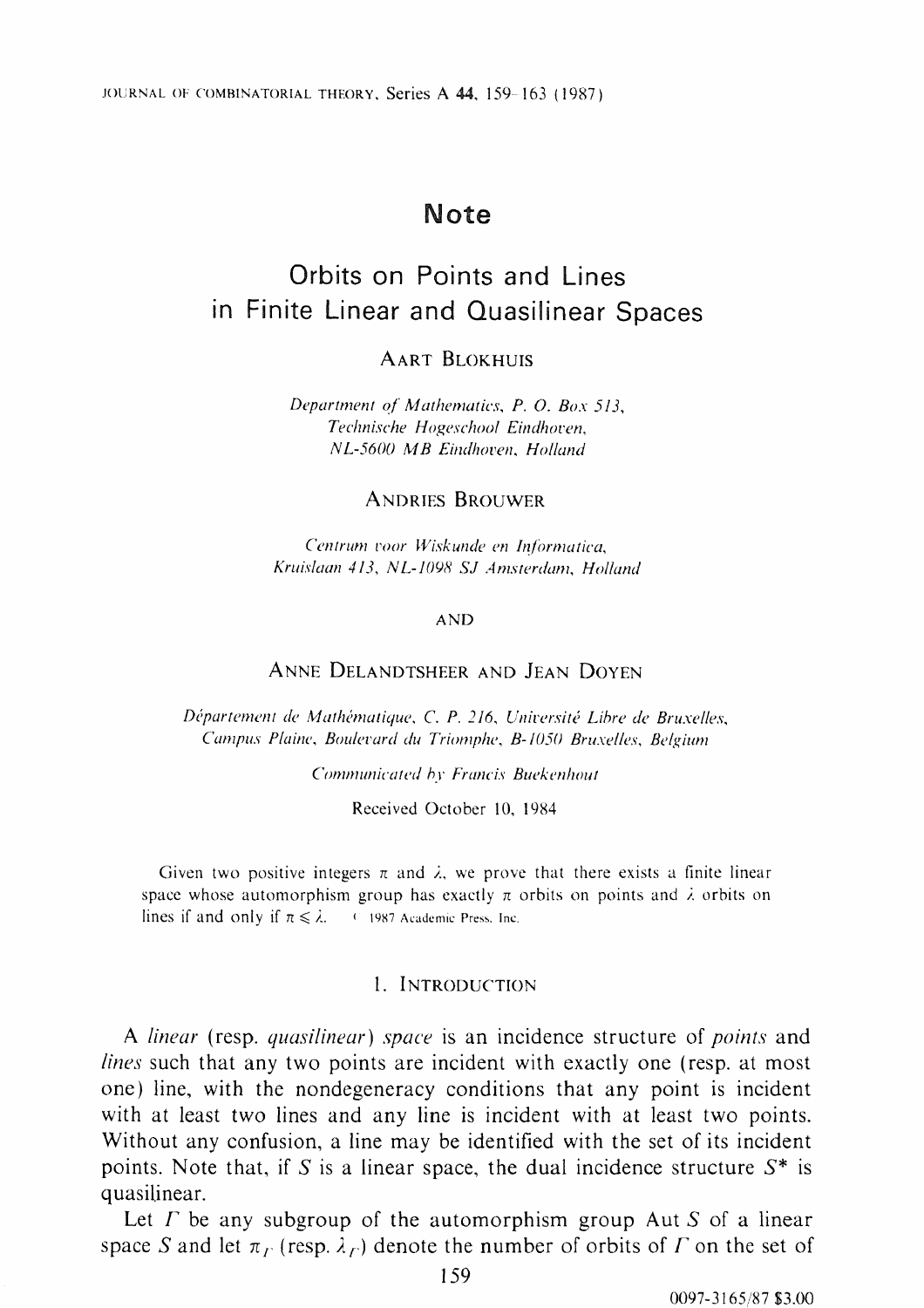points (resp. on the set of lines) of S. If S is finite, a classical result of Block [1] asserts that  $\pi_r \le \lambda_r$ . This is no longer true if S is infinite, as shown by the following example due to Valette (see Buekenhout [3]): let  $D$  be a closed disc in the Euclidean plane and let  $S$  be the linear space whose points are the points of  $D$  and whose lines are the intersections of  $D$ with the lines of the plane having more than one point in common with D. The group Aut  $S$  is clearly transitive on the lines of  $S$ , on the points inside  $D$  and on the points on the boundary of  $D$ . Actually Aut  $S$  has two orbits on the points of Sand only one orbit on the lines. Indeed, for any point *<sup>x</sup>* inside *D*, there exist two lines  $L_1$  and  $L_2$  not containing *x*, such that any line of *S* passing though *x* intersects  $L_1 \cup L_2$ . On the contrary, for any point *x* on the boundary of *D* and for any pair of lines  $L_1$  and  $L_2$  not containing *x*, there is a line of *S* passing through *x* and disjoint from  $L_1 \cup L_2$ . Therefore the interior of  $D$  and the boundary of  $D$  are two orbits of Aut  $S$ .

This paper is concerned with the following two problems: for which pairs  $(\pi, \lambda)$  of positive integers does there exist

- $(1)$  a finite linear space S
- (2) a finite quasilinear space S

such that Aut *S* has exactly  $\pi$  orbits on the points and  $\lambda$  orbits on the lines of S? A pair  $(\pi, \lambda)$  of positive integers satisfying condition (1) (resp. condition (2)) will be called *linearly* (resp. *quasilinearly*) *realizable*.

THEOREM 1. A pair  $(\pi, \lambda)$  is linearly realizable if and only if  $\pi \leq \lambda$ .

THEOREM 2. *All pairs*  $(\pi, \lambda)$  *are quasilinearly realizable.* 

## 2. PROOF OF THEOREM 1

Given a prime power q and an integer  $n \ge 2$ , put  $q_i = q^{2^{i-1}}$  ( $1 \le i \le n$ ) and consider the projective space  $P = PG(n, q_n)$  with homogeneous coordinates  $(x_1, x_2, \ldots, x_{n+1})$ . The points of *P* such that  $x_{n+1} = 0$  will be called *points at infinity.* Let  $\mathcal P$  be the set of points of  $P$  whose coordinates satisfy  $x_i \in GF(q_i)$  for  $1 \leq i \leq n$  and  $x_{n+1} = 1$ . Let  $\mathcal{L}$  be the set of lines of P having at least two points in  $\mathcal P$  and let  $\mathcal P_x$  be the set of points at infinity of all the lines in *Y.* 

Now let *S* denote the linear space whose set of points is  $\mathscr{P} \cup \mathscr{P}_x$  and whose set of lines is  $\mathscr{L} \cup {\{\mathscr{P}_{\tau}\}}$ , a point being incident with a line iff it belongs to that line. Since the lines of S have  $n+1$  distinct sizes, namely

$$
q_1+1, q_2+1, \ldots, q_n+1
$$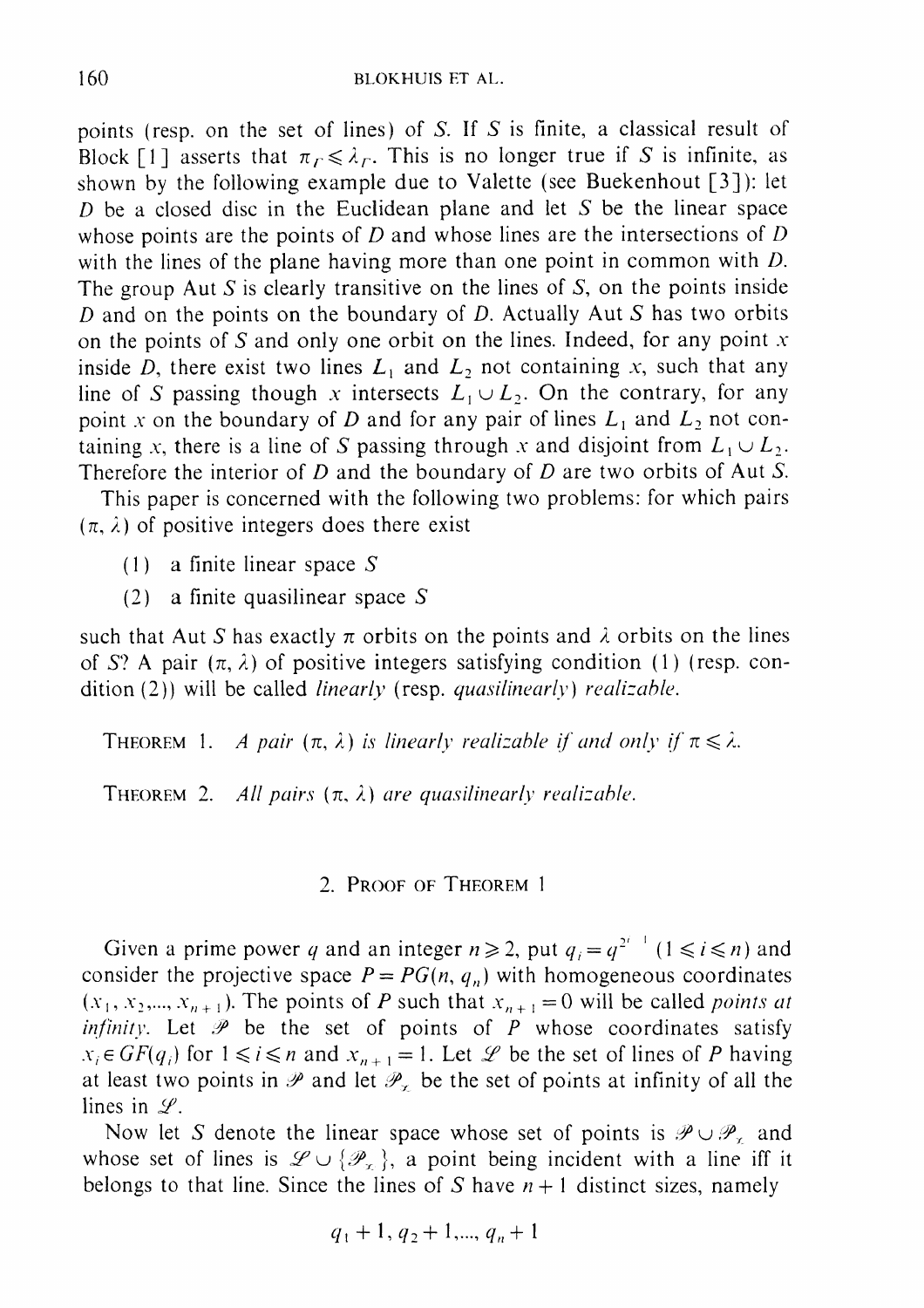and

$$
|\mathscr{P}_{\kappa}|=1+q_n+q_{n-1}q_n+\cdots+q_2q_3\cdots q_n,
$$

Aut *S* has at least  $n+1$  line-orbits. Similarly, Aut *S* has at least *n* orbits on the points of the line  $\mathcal{P}_{\tau}$  because the points at infinity of lines of different sizes are necessarily in different orbits, and so Aut S has at least  $n+1$ point-orbits. Let G be the group of projectivities of  $P$  defined by the matrices

$$
\begin{pmatrix} a_{11} & 0 & 0 & \cdots & 0 & b_1 \\ a_{21} & a_{22} & 0 & \cdots & 0 & b_2 \\ a_{31} & a_{32} & a_{33} & \cdots & 0 & b_3 \\ \vdots & \vdots & \vdots & & \vdots & \vdots \\ a_{n1} & a_{n2} & a_{n3} & \cdots & a_{nn} & b_n \\ 0 & 0 & 0 & \cdots & 0 & 1 \end{pmatrix}
$$

where  $a_{ii}$ ,  $b_i \in GF(q_i)$  and  $a_{ii} \neq 0$  for  $1 \leq i \leq n$ . The group G induces on *S* an automorphism group which is easily checked to be transitive on  $\mathscr P$  and also on the lines of S having the same size. It follows that Aut S has exactly  $n+1$  point-orbits and  $n+1$  line-orbits. Thus the pair  $(n+1, n+1)$  is linearly realizable for every  $n \ge 2$ .

Let  $\mathcal{P}^1$ ,  $\mathcal{P}^2$ , ...,  $\mathcal{P}^n$ , denote the orbits of AutS of size 1,  $q_n$ ,  $q_{n+1}q_n, \ldots, q_2q_3 \ldots q_n$  respectively on the points of  $\mathscr{P}_i$ . Consider the linear space S<sup>'</sup>  $(1 \le r \le n - 1)$  obtained from S by deleting the points of  $\mathcal{P}_{\tau}^{1} \cup \cdots \cup \mathcal{P}_{\tau}^{r}$ , and also the linear space S" obtained from S be deleting the points of  $\mathcal{P}_r$  and the line  $\mathcal{P}_r$ .

Clearly, Aut S<sup>r</sup> has  $n+1-r$  point-orbits and  $n+1$  line-orbits, while Aut S" has just one point-orbit and *n* line-orbits. This shows that every pair  $(\pi, \lambda)$  with  $\pi \le \lambda$  is linearly realizable, except perhaps (1, 1) and (2, 2). But any finite Desarguesian projective plane gives an example where  $\pi = \lambda = 1$ , and any finite degenerate projective plane having a line of size  $k \geq 3$  and k lines of size 2 gives an example where  $\pi = \lambda = 2$ .

# 3. PROOF OF THEOREM 2

Since any linear space is also quasilinear, every pair  $(\pi, \lambda)$  with  $\pi \leq \lambda$  is quasilinearly realizable by Theorem I. On the other hand, if the automorphism group Aut S of a linear space S has  $\pi$  orbits on the points and  $\lambda$  orbits on the lines of S, then the automorphism group Aut  $S^*$  of the dual quasilinear space  $S^*$  has  $\lambda$  orbits on the points and  $\pi$  orbits on the lines of S<sup>\*</sup>. It follows that every pair  $(\pi, \lambda)$  with  $\pi \geq \lambda$  is also quasilinearly realizable.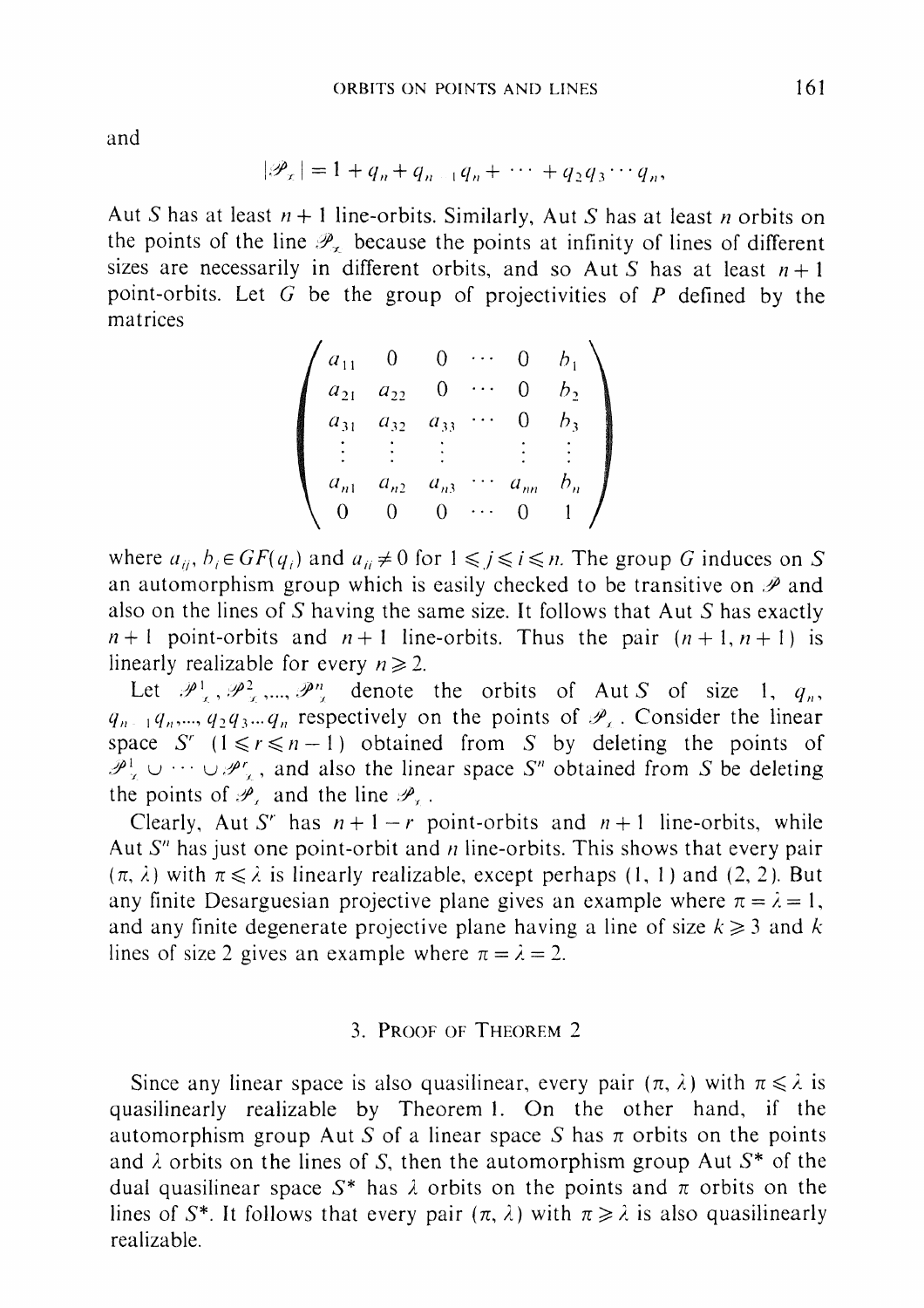#### 4. REMARKS

(I ) The problems discussed in this paper may of course be restricted to particular classes of finite linear or quasilinear spaces, for instance the  $2 - (v, k, 1)$  designs (i.e., the finite linear spaces all of whose lines have the same size), but very little information seems to be available. Saxl [11, 12] has proved that if  $\pi = \lambda$  in a 2 – (v, 3, 1) design with  $v > 7$ , then  $\pi \le 3$ .

In the particular case of finite projective planes, it is well known that  $\pi$  is always equal to  $\lambda$ . We do not know for which positive integers  $\pi$  there exists a finite projective plane whose automorphism group has exactly  $\pi$ orbits on points (and so  $\pi$  orbits on lines). Here is some partial information:  $\pi = 1$  in the Desarguesian planes,  $\pi = 2$  in the Hughes planes [7, pp. 246-247],  $\pi = 3$  in the Figueroa planes [8],  $\pi = 4$  in the Hering and Schaeffer planes [9, pp. 261-263],  $\pi = 5$  in the Narayana Rao and Satyanarayana planes [10],  $\pi = 10$  in the Capursi plane [6]; moreover, for any odd prime power  $q > 3$ ,  $\pi = q + 2$  is realized in a generalized André plane of order  $q^2$ , as shown in [2].

(2) The situation is worse if we remove the finiteness assumption in our original problem. For instance, in the introduction we have described an infinite linear space for which  $(\pi, \lambda) = (2, 1)$ , but we do not even know whether there exists an infinite linear space for which  $\pi > 2$  and  $\lambda = 1$  (an interesting idea about this problem was formulated by Cameron [5] ).

(3) Similar problems arise in a natural way for all incidence structures. For example, in the case of undirected graphs (without loops and multiple edges), Buset [4] has proved that, given two integers  $v > 0$  and  $\varepsilon \ge 0$ , there exists a finite graph ( resp. a finite connected graph) whose automorphism group has exactly *v* orbits on vertices and  $\varepsilon$  orbits on edges if and only if  $v \leq 2\varepsilon + 1$  (resp.  $v \leq \varepsilon + 1$ ).

## **REFERENCES**

- 1. R. E. BLOCK, On the orbits of collineation groups, *Math. Z.* 96 ( 1967 ), 33-49.
- 2. F. BUEKENHOUT. Les plans d'Andre finis de dimension quatre sur le noyau, *Acad. Roy. &lg., Bull. Cl. Sci.* 50 ( 1964 ). 446-457.
- 3. F. BUEKENHOUT, Homogénéité des espaces linéaires et des systèmes de blocs, *Math. Z.* 104 ( 1968), 144-146.
- 4. D. BusET. Orbits on vertices and edges of finite graphs, *Discrete Math.* 57 ( 1985 ). 297-299.
- 5. P. J. CAMERON, Infinite versions of some topics in finite geometry, *in* "Geometrical Combinatorics," Research Notes in Math. Vol. 114, pp. 13-20, Pitman, Boston, 1984.
- 6. M. Capursi, A translation plane of order 11<sup>2</sup>, J. *Combin. Theory Ser. A* 35 (1983), 289-300.
- 7. P. DEMBOWSKI, "Finite Geometries," Springer, Berlin, 1968.